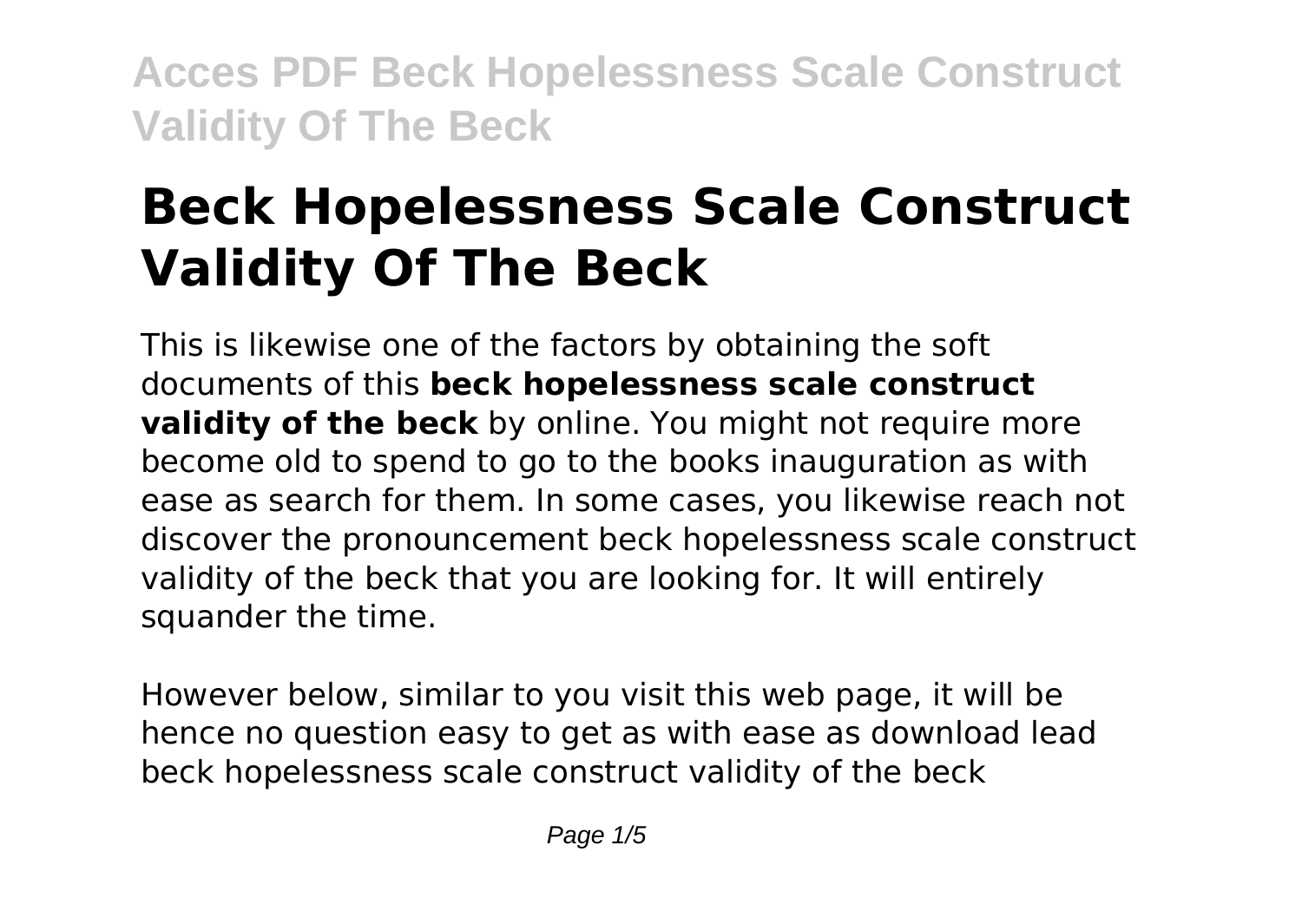It will not resign yourself to many become old as we notify before. You can complete it though feign something else at house and even in your workplace. hence easy! So, are you question? Just exercise just what we present under as without difficulty as evaluation **beck hopelessness scale construct validity of the beck** what you next to read!

Don't forget about Amazon Prime! It now comes with a feature called Prime Reading, which grants access to thousands of free ebooks in addition to all the other amazing benefits of Amazon Prime. And if you don't want to bother with that, why not try some free audiobooks that don't require downloading?

#### **Beck Hopelessness Scale Construct Validity**

Beck Hopelessness Scale: This is a 20-item scale of true/false choices. Scores above 10 have been shown to greatly increase the risk of suicide in follow-up studies of psychiatric patients. .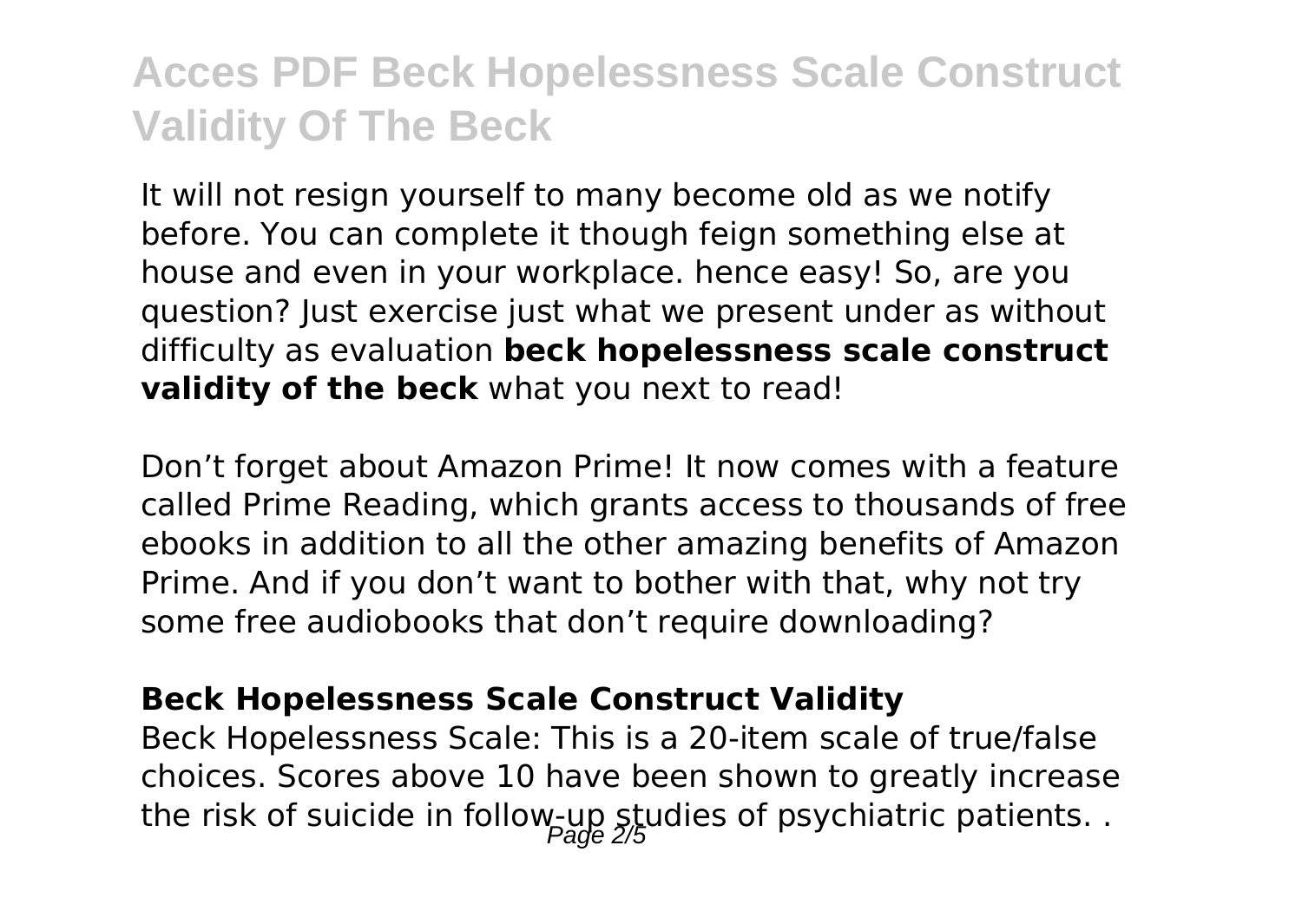Beck Scale for Suicidal Ideation: This is another 21-item scale that details the presence and characteristics of suicidal ideation and planning.

### **Beck Depression Inventory - an overview | ScienceDirect Topics**

The specificity of Beck Hopelessness Scale regarding pessimistic attitude toward the past could have influenced the obtained results. A more negative evaluation of past events in this population, which was linked with abstinence, can be a coping strategy leading to a better evaluation of current sober life in contrast to earlier life.

#### **Religions | Free Full-Text | Indirect Relationship between**

**...**

The Children's Depression Inventory (CDI and CDI2) is a psychological assessment that rates the severity of symptoms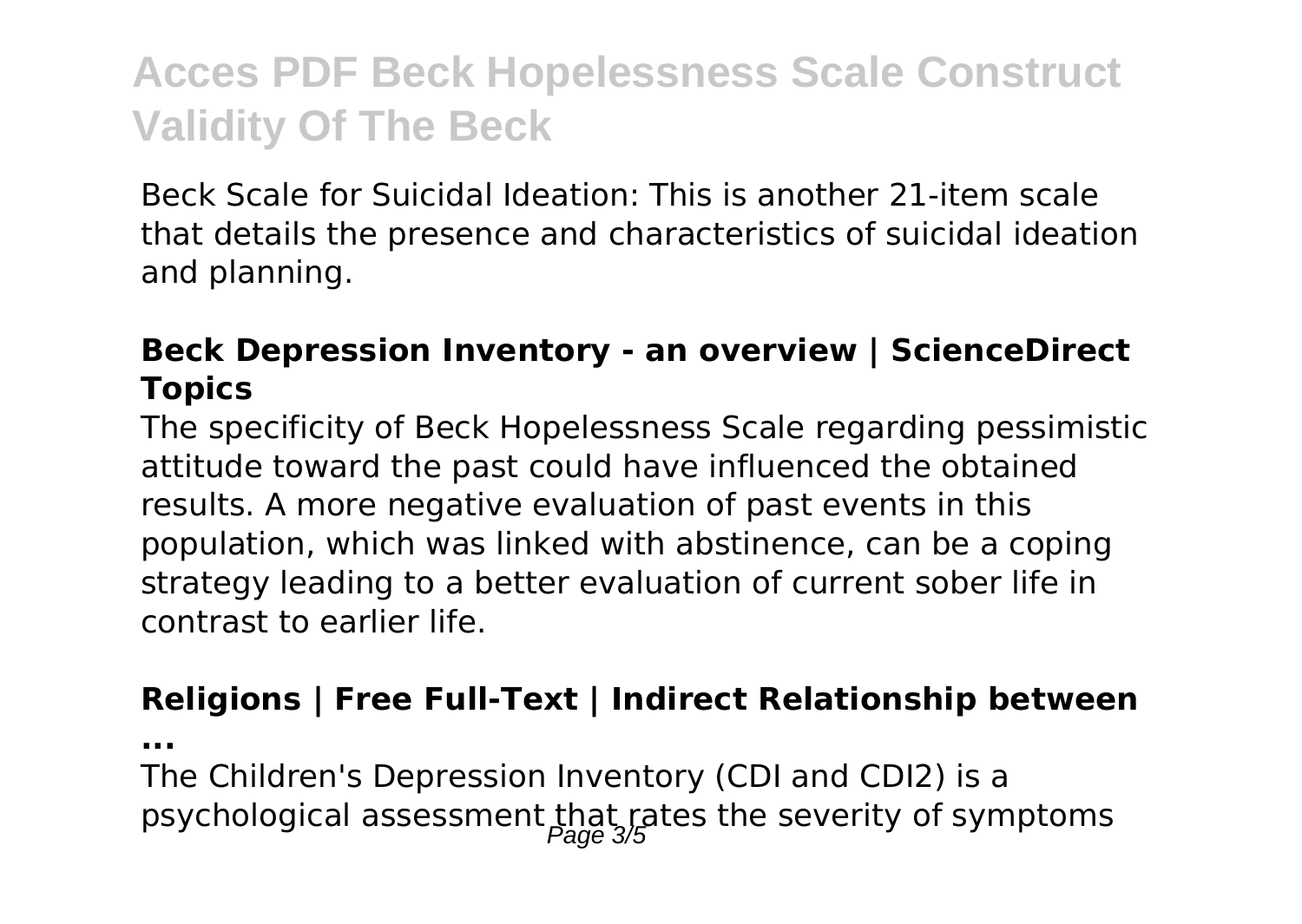related to depression or dysthymic disorder in children and adolescents. The CDI is a 27-item scale that is self-rated and symptom-oriented. The assessment is now in its second edition. The 27 items on the assessment are grouped into five major factor areas.

#### **Children's Depression Inventory - Wikipedia**

Hopelessness. Hopelessness was measured using The Beck Hopelessness Scale (BHS) , a widely used and psychometrically sound measure of hopelessness . The BHS is psychometrically sound with several studies [38,39] supporting the reliability and validity of the measure . For the current study, the Cronbach's alpha for the BHS was 0.82.

#### **Childhood and Adult Trauma Experiences of Incarcerated**

**...**

We would like to show you a description here but the site won't